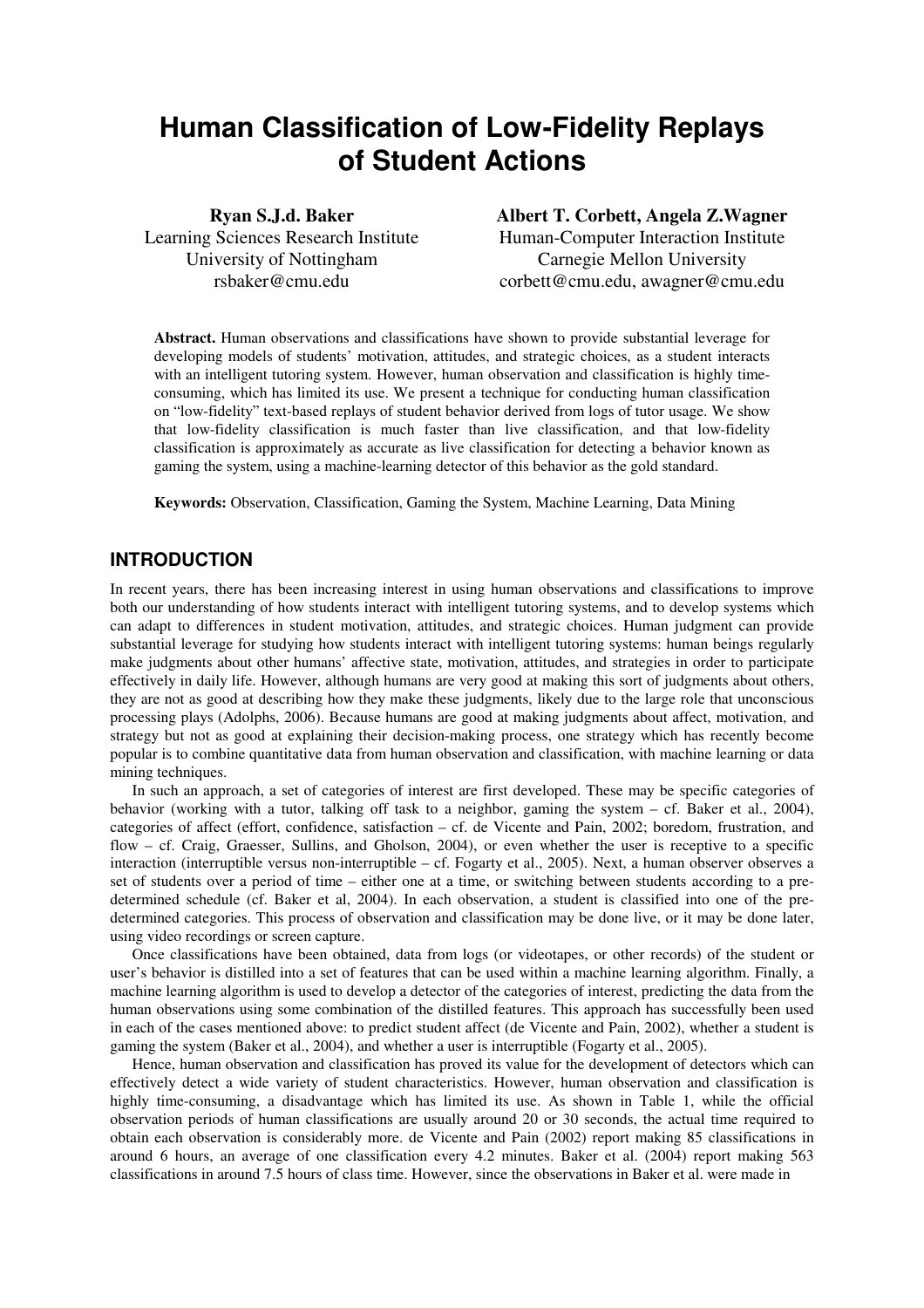| Study                    | <b>Total Time Spent</b> | Session       | Number of       | Theoretical    | Actual Time per |
|--------------------------|-------------------------|---------------|-----------------|----------------|-----------------|
|                          | Classifying             | Logistical    | Classifications | Classification | Classification  |
|                          | (approx)                | Time (approx) |                 | Time           |                 |
| de Vicente and Pain 2002 | 6 hours                 | minimal       | 85              | N/A            | 4.2 minutes     |
| Baker et al. 2004        | 7.5 hours               | 6 hours       | 563             | 20 seconds     | 1.3 minutes     |
| Craig et al. 2004        | 20 hours                | 8.5 hours     |                 | 30 seconds     | $>5$ minutes    |

**Table 1.** Estimations of the actual time per classification, in three prior studies using high-fidelity observations

classrooms distant from the researchers' offices, driving time and setup time should also be counted as part of the overall time cost of conducting these observations. If we assume around a half hour driving time in each direction, and 15 minutes setup time before each session, that works out to around 6 hours logistical time. Hence, while each observation took 20 seconds to conduct, the actual time cost per classification is 1.3 minutes. Craig et al. (2004) do not report exactly how many classifications were made, but since there was some setup time for each of the 34 study participants, and the observation technique used was to conduct one 30 second observation every 5 minutes, the time cost of this method was at minimum 5 minutes per classification. Hence, human observation and classification of student behavior/attitudes/affect within tutoring systems appears to have a general time cost of around 1-10 minutes per classification, depending on specifics of the categories being classified and the classification method chosen. This breakdown is shown in Table 1.

A number of factors account for the difference in time taken per classification, in the studies discussed. One factor is the study setting. Conducting studies with multiple simultaneous participants (for example, in a classroom) offers time savings over studying the same behavior in the lab. However, lab studies allow for more precision and instrumentation in measurement. In addition, classroom studies generally involve more startup costs (school recruitment, approval, and scheduling), though this can be avoided by overlaying a classification study on top of an already occurring study (as in the Baker et al study). It is also worth noting that some behaviors (such as talking off task) many not occur in the lab, and must be studied in a classroom context.

Overall, though, it appears that the benefits of human observation and classification are currently offset by the large time cost. This time cost currently hinders the large-scale utilization of these methods. While small-scale human observation studies can be useful for improving our understanding of student interactions with software (cf. Craig et al, 2004), they are less immediately applicable to the problem of developing detectors of student behaviors and attitudes that can be deployed on a large scale and across different tutor lessons or even different tutoring systems. Recent work suggests that conducting observations across multiple tutor lessons may be sufficient to train a behavior detector that could transfer between tutor lessons (Baker et al, to appear). However, even in that example, collecting enough classifications to develop and verify a generalizable detector of gaming behavior required over 60 hours of observation and logistical time.

In this paper, we will discuss and validate an alternative observational technique: observations of low-fidelity replays of student behavior. We investigate this technique within the context of studying whether students are "gaming the system", a behavior for which we already have a considerable amount of observational data and a validated machine-learned detector (Baker et al, to appear). We find that the individual classifications obtained through low-fidelity replays have lower inter-rater reliability than individual classifications obtained through live observations; however, the aggregate predictions made about each student's frequency of gaming agree equally well with the machine-learned model as the live classifications (used to train the model) do.

## **FIDELITY**

Each of the three previous studies discussed here involved "high-fidelity" observations, meaning that the observer had access to a very broad range of data to use when making inferences. For instance, in both the Craig et al. and Baker et al. studies, the observer was physically co-located with the observed participant. Hence, the observer could watch the observed student's actions in the user interface in considerable detail: not just what the participant entered as answers, but partial responses, backspacing, pauses in the middle of responding, switching windows, and mouse movements. Additionally, the observer could view the observed participant's posture, facial expression, and gestures, and could hear whatever comments or exclamations the observed participant made. In the de Vicente and Pain study, observations were not co-located but were based on exact replays of the student's screen. The observer could therefore watch the observed student's actions in the user interface in the same detail as in the co-located studies, but did not have access to potential data from the observed student's behavior outside of the user interface (e.g. posture, facial expressions, gestures, comments, and exclamations).

There is a fairly wide space for what data can be available to the human observer, beyond what was utilized in these three studies. A simple model of this space is shown in Figure 1.

Between live co-located observation and exact screen replays (in terms of fidelity), there are exact video replays. Exact video replays show the same overall data as live co-located observation, but only from a single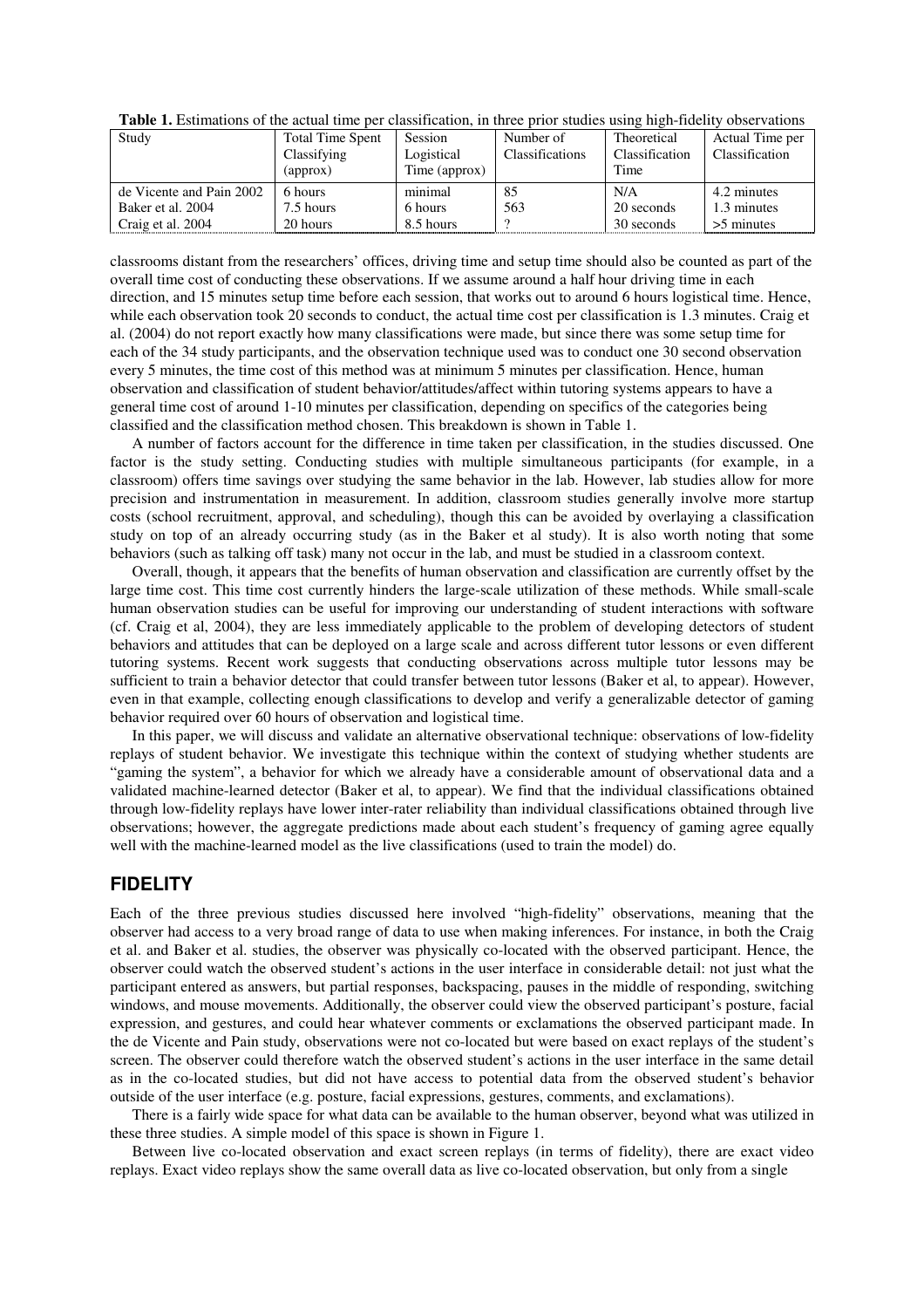| <b>Super Fidelity</b> | Augmented full video<br>(eye-tracking, fMRI,<br>retrospective think-aloud) |                            |
|-----------------------|----------------------------------------------------------------------------|----------------------------|
| <b>High Fidelity</b>  | Live observation<br>Exact video replays                                    | Craig et al<br>Baker et al |
|                       | Exact Screen replays                                                       | de Vicente and Pair        |
|                       | Limited screen replays                                                     | Aleven et al               |
| Low Fidelity          | Text action descriptions                                                   | This paper                 |

**Fig. 1.** Differing degrees of fidelity in the data a human observer has at hand when making a classification.

camera angle. Whereas a live observer can adjust his/her angle to see the student's facial expression or the screen (when obscured), a single camera can sometimes be obscured. Additionally, not all utterances may be picked up by a single camera (as compared to a live observer with good hearing). On the other hand, exact video replays enable repeated re-coding and can be directly analyzed with image-processing software. Exact video replays are common in research into interactive systems (cf. Fogarty et al., 2005).

A lower-fidelity option is limited, or low-fidelity, screen replays (cf. Aleven et al, 2004). Limited screen replays attempt to show the best possible approximation of the student's behavior, given log files not explicitly designed for that purpose. For instance, many if not most intelligent tutoring systems now log each student action at the level of type of action, interface widget/problem step, and input entered. From these logs, it is possible to create an approximation of the student's screen, containing the same windows (and information, prior answers, etc., within them) as the student's screen had; it is not possible, however, to correctly represent window position or when one window occludes another. Hence the context of the student's behavior can be shown, but may include some information that was not salient to the student at the time of their action(s). Additionally, the student's actions which were directly processed by the software (such as answers or help requests) can be shown in the replay, but mouse movements and partial responses are not included. Limited screen replays provide less rich information than an exact screen replay; however, since they can be generated automatically from existing log files, they can be conducted on the pre-existing tutor data which now exists in large quantity in several intelligent tutor research groups.

An even lower-fidelity option is text replays. Text replays are generated from the same data as limited screen replays, but make little attempt to show context or represent actions as they occurred. A sequence of actions of a pre-selected duration are shown in a textual format that shows each action's time (relative to the first action in the clip), what type of action it was, the interface widget selected, the input entered, and how the system assessed the action (for instance, correct, incorrect, a help request, or an incorrect action indicating a known misconception). Other information in the logs (such as the probability the student knew the skill) can also be included. An example of a sequence of text action descriptions is shown in Figure 2. Text replays omit context such as students' previous answers, and omit visual information such as mouse movements or partial responses. It is also necessary to use an annotated printout of the user interface to interpret what widgets such as "x-axis-glb-ns" mean. Hence, text replays have a very low bandwidth of information, compared to live co-located observations or full screen replays. However, they are likely to be very quick to classify (though the cost in terms of accuracy may be high), and like limited screen replays can be generated automatically from existing log files.

Though live co-located observations is the highest-fidelity technique which is currently commonly used, they are not the highest fidelity technique possible. For example, video replays could be augmented with other information such as eye-tracking data (Jacob, 1995), Functional Magnetic Resonance Imaging (fMRI) data, or retrospective think-aloud data (Russo, Johnson, and Stephens, 1989).

## **IS HIGH FIDELITY NECESSARY?**

High fidelity observations have proven their utility, but have also been shown to be very time-consuming. In this section, we will compare high-fidelity observations to a very low-fidelity technique, text replays, in order to clarify the relative advantages and disadvantages of using high-fidelity and low-fidelity techniques. In specific,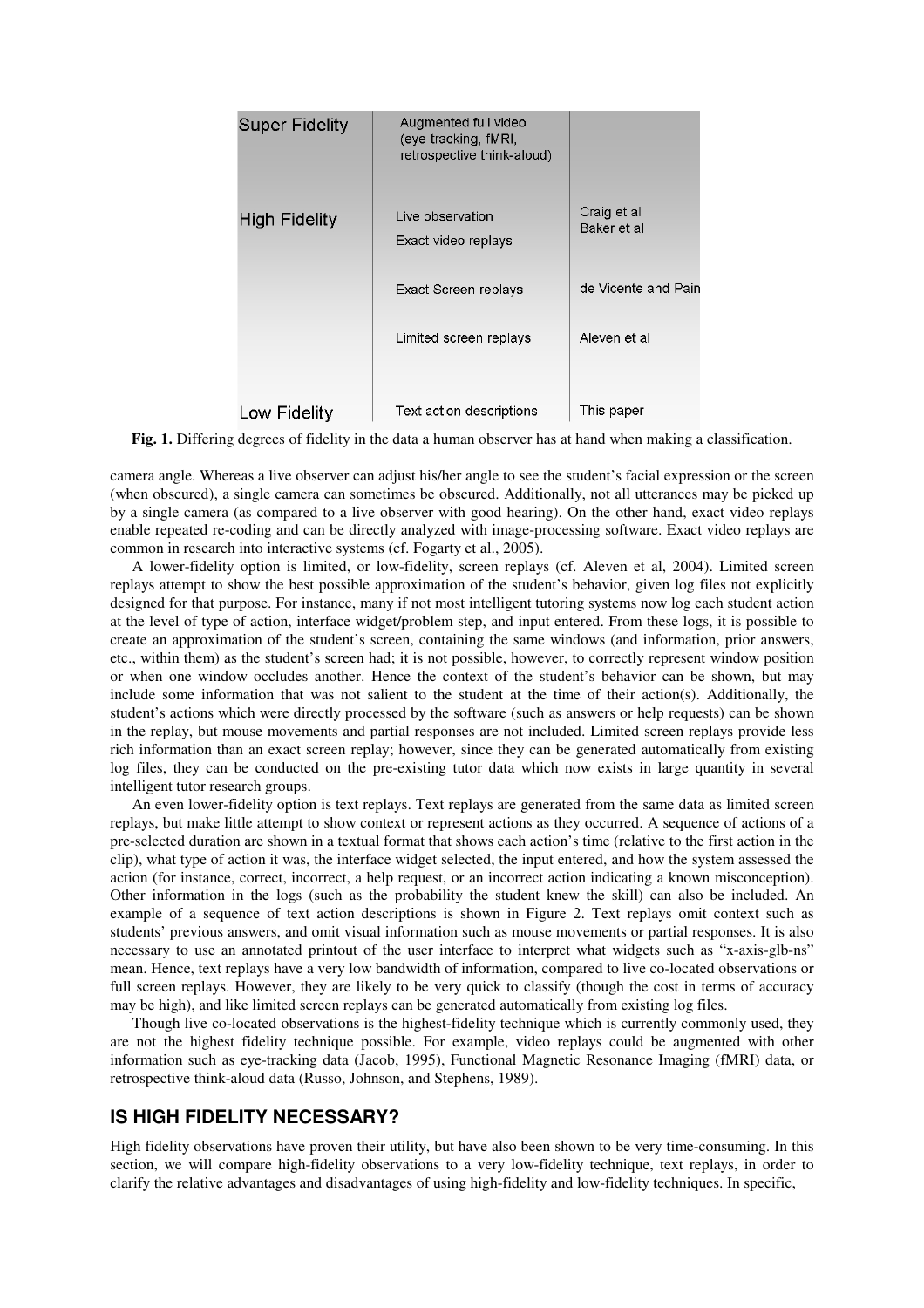| Observation 12 for coder ZAP: Clip 9765¤                                                                                                                   |
|------------------------------------------------------------------------------------------------------------------------------------------------------------|
| <b>Time 0.0:</b><br>Entered 9 into x-axis-labusedplus-ns (NUMBER)<br><b>Assessment: RIGHT</b><br>Production: MMS-VALUING-LABELSUSED-PLUS2 (pknow: 0.65)    |
| Time 6.529999999999973:<br>Entered 0 into x-axis-glb-ns (NUMBER)<br><b>Assessment: WRONG</b><br>Production: MMS-VALUING-LABELSUSED-PLUS2 (pknow: 0.65)     |
| Time 9.574000000000012:<br>Entered 3 into x-axis-glb-ns (NUMBER)<br><b>Assessment: WRONG</b><br>Production: MMS-VALUING-LABELSUSED-PLUS2 (pknow: 0.65)     |
| Time 12.408000000000015:<br>Entered 1 into x-axis-glb-ns (NUMBER)<br><b>Assessment: WRONG</b><br>Production: MMS-VALUING-LABELSUSED-PLUS2 (pknow: 0.65)    |
| Time 14.682000000000016:<br>Entered 3 into x-axis-glb-ns (NUMBER)<br>Assessment: WRONG<br>Production: MMS-VALUING-LABELSUSED-PLUS2 (pknow: 0.65)           |
| Time 16.553999999999974:<br>Entered BLANK into y-axis-max-ns (BLANK)<br><b>Assessment: WRONG</b><br>Production: MMS-VALUING-LABELSUSED-PLUS2 (pknow: 0.65) |
| <b>NOT GAMING</b><br><b>GAMING</b><br><b>BAD CLIP</b>                                                                                                      |

**Fig. 2.** A text replay of a student's actions

we will study a behavior using low-fidelity techniques that has already been studied using high-fidelity techniques, gaming the system, in order to compare the data which results from each technique.

### **Previous Studies, using High-Fidelity Observations**

From 2003 to 2005, we collected data on student behavior in a set of 16 classrooms in 2 schools in the Pittsburgh suburbs. The goal of these studies was to investigate the prevalence of a set of student behaviors in intelligent tutoring systems, and the learning gains associated with those behaviors. Within these studies, we used live, colocated observations to classify a student as engaging in one of the following behaviors:

- 1. on-task -- working on the tutor
- 2. on-task conversation -- talking to the teacher or another student about the subject material
- 3. off-task conversation talking about anything other than the subject material
- 4. off-task solitary behavior any behavior that did not involve the tutoring software or another individual (such as reading a magazine or surfing the web)
- 5. inactivity -- for instance, the student staring into space or putting his/her head down on the desk for the entire observation period
- 6. gaming the system inputting answers quickly and systematically, and/or quickly and repeatedly asking for help until the tutor gives the student the correct answer

In each of these studies, each student's behavior was observed and classified several times during the course of each class period, by one of three observers. Most of the observations involved a single observer and a single student; however during an inter-rater reliability session in 2004, two observers classified the same student at the same time. The observational method used was based on prior techniques used to code on-task and off-task classroom behavior (cf. Karweit & Slavin, 1982; Lloyd & Loper, 1986); in order to avoid bias towards more interesting or dramatic events, the coder observed the set of students in a specific order determined before the class began, as in Lloyd and Loper (1986). Any behavior by a student other than the student currently being observed was not coded. In each study, between 500 and 1000 observations were taken, with around 6-10 observations taken for each student in each study, with some variation due to different class sizes and students arriving to class early or leaving late.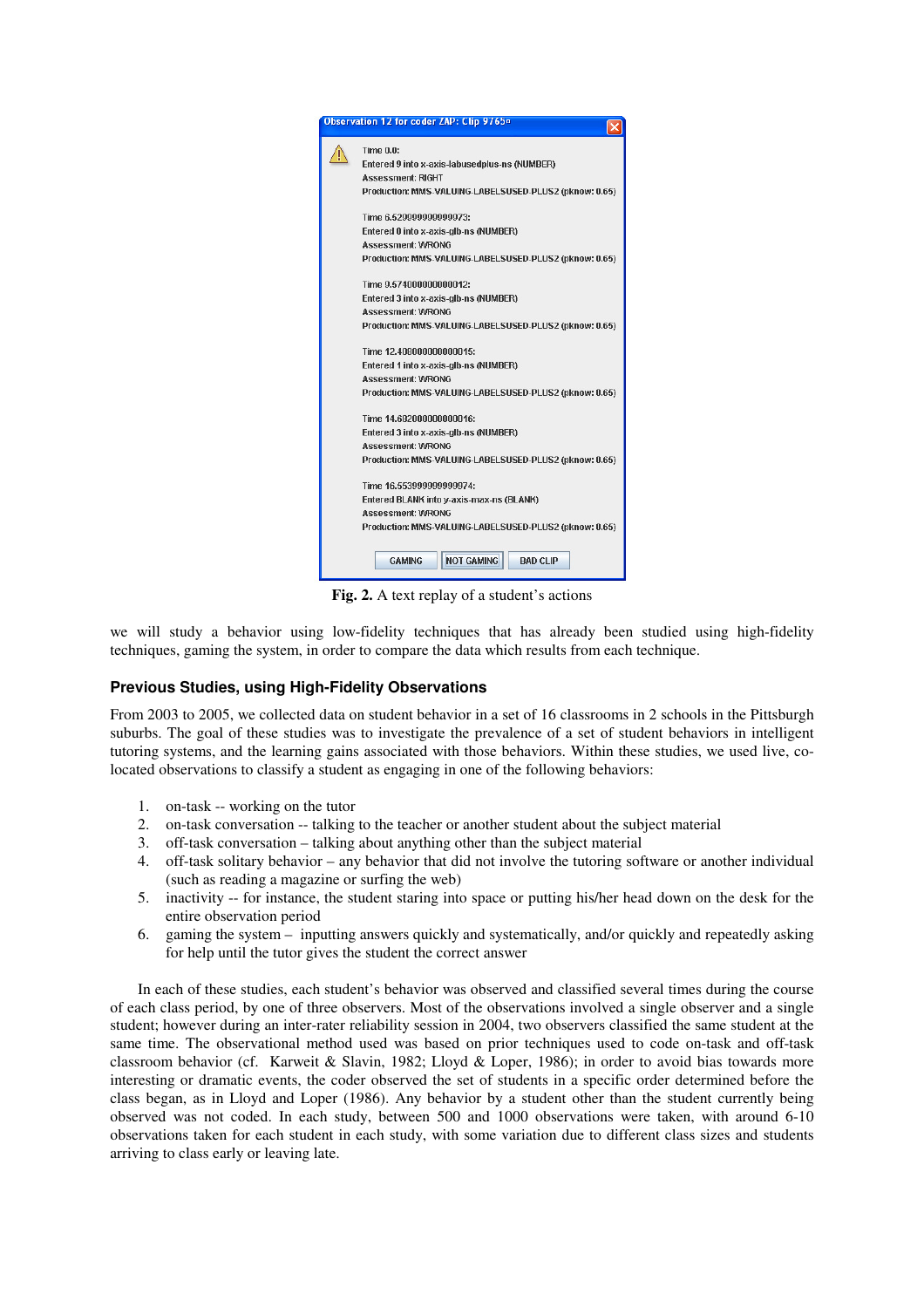Each observation lasted for 20 seconds – if a student was inactive for the entire 20 seconds, the student was coded as being inactive. If two distinct behaviors were seen during an observation, only the first behavior observed was coded. In order to avoid affecting the current student's behavior if they became aware they were being observed, the observer viewed the student out of peripheral vision while appearing to look at another student.

The observations involved a total of six tutor lessons, involving a range of tutor topics. One lesson, on creating and interpreting scatterplots of data, was used in all three years. The observational data from this set of studies was used to validate that there was a significant relationship between gaming the system and poorer learning (Baker, Corbett, Koedinger, and Wagner, 2004), and to develop a detector of gaming behavior that transferred between tutor lessons without retraining (Baker et al, to appear).

#### **Current Study, using Low-Fidelity Observations**

We conducted a study on the effectiveness of low-fidelity observations, using log file data from one of the previous high-fidelity observational studies, a 2005 study on an unmodified version of the scatterplot tutor lesson. We only investigated gaming behavior, since this behavior has already been studied in considerable depth using high-fidelity observations, allowing a clear comparison. Additionally, gaming behavior is entirely expressible in the student's actions within the tutor (by contrast to, for instance, talking off task), though the richer data accessible in live co-located observations may provide additional leverage for identifying gaming.

In the low-fidelity study, two coders coded a set of clips of student behavior. These coders were the same two coders who had conducted the majority of the observations in the previous high-fidelity observations. They were also the same two coders who conducted the inter-rater reliability session in 2004, which determined the interrater reliability of the high-fidelity observations. These coders coded overlapping sets of clips: Both coder A and coder B coded the same 318 clips; coder A coded an additional 273 clips. Hence, there were a total of 909 classifications made during the low-fidelity study.

It was not possible to exactly sync the low-fidelity clips with the previous high-fidelity classroom observations, since exact times were not recorded for the earlier high-fidelity observations. Hence, the clips classified were chosen as follows: For each clip, one student action (entering an answer or requesting help) was chosen at random. This action became the first action in the clip. Subsequent actions were added to the clip, in the order they occurred in the log file, until adding an action would make the clip more than 20 seconds long (20 seconds was the length of the live observations).

The clips were shown to the observers in the format shown in Figure 2.

#### **Time Taken**

The 909 classifications made by the two coders, using text replays, were conducted in approximately 2 hours and 20 minutes. Since the two coders could code at their desks on their personal computer, and could start and stop whenever they liked, there was minimal logistical time associated with conducting the classifications (time spent programming the coding system was not counted, much as time spent negotiating an observation schedule with teachers and principals is not counted in the time taken for the classroom observations). Overall, this worked out to around 9 seconds per text replay classification.

Within the 2005 high-fidelity study, around 5 hours of classification time and 3 hours of logistical time were devoted to collecting 488 observations. (In actuality, half the class was using a different tutor lesson on percents, and observations were collected for both lessons in the same session – for comparability, since half the class was using the other tutor lesson, we simply halved the total amount of classification and logistical time from that study). This works out to around 1 minute per classification, an amount in line with the 1.3 minutes per

| ingii-fidchty obsci vations, and in the current study using text action descriptions |                         |                |                 |                |                 |
|--------------------------------------------------------------------------------------|-------------------------|----------------|-----------------|----------------|-----------------|
| Study                                                                                | <b>Total Time Spent</b> | <b>Session</b> | Number of       | Theoretical    | Actual Time per |
|                                                                                      | Classifying             | Logistical     | Classifications | Classification | Classification  |
|                                                                                      | (approx)                | Time (approx)  |                 | Time           |                 |
| de Vicente and Pain 2002                                                             | 6 hours                 | minimal        | 85              | N/A            | 4.2 minutes     |
| Baker et al. 2004                                                                    | 7.5 hours               | 6 hours        | 563             | 20 seconds     | 1.3 minutes     |
| Craig et al. 2004                                                                    | 20 hours                | 8.5 hours      |                 | 30 seconds     | $>5$ minutes    |
| 2005 high-fidelity                                                                   | 5 hours                 | 3 hours        | 488             | 20 seconds     | 1 minute        |
| (live observation) study                                                             |                         |                |                 |                |                 |
| Text replays                                                                         | 2.3 hours               | minimal        | 909             | N/A            | 9 seconds       |

**Table 2.** Estimations of the actual time per classification, in three prior studies using high-fidelity observations, and in the current study using text action descriptions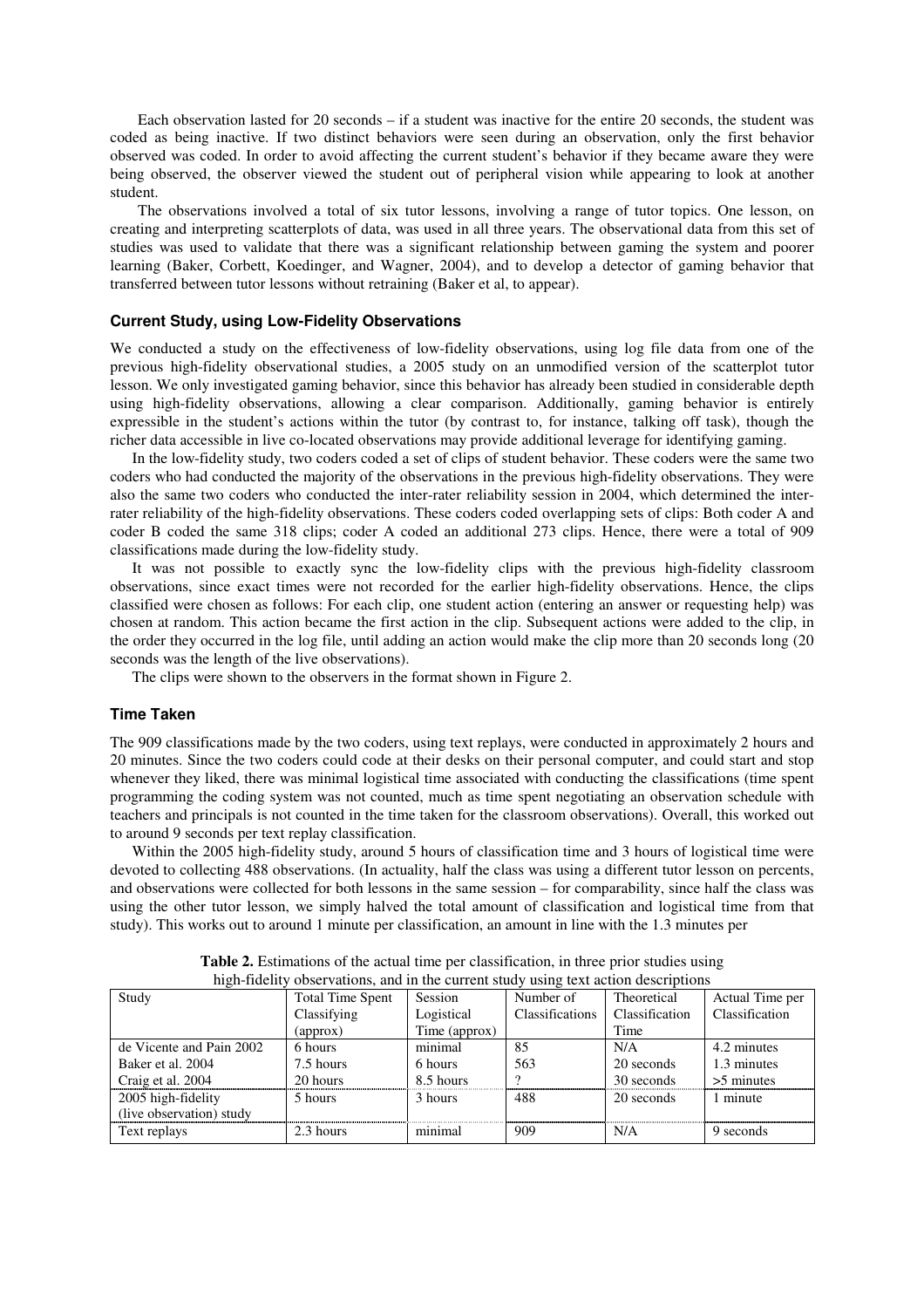observation calculated for the earlier study conducted in 2003 (Baker et al., 2004). The moderate decrease in time per observation from 2003 to 2005 suggests that the observers may have become more efficient at writing down their observations and moving on to the next student from year to year.

Overall, then, text action description observations require about 15% as much time to conduct as live colocated observations. This is a considerable gain in terms of speed; but if that gain comes at substantial cost in terms of accuracy, higher-fidelity observations may still be superior.

#### **Consistency Measures**

In the 2004 inter-rater reliability session, two coders conducted live co-located observations on the same student at the same time. In order to do this, the two observers observed the same student out of peripheral vision, but from different angles. The observers moved from left to right; the observer on the observed student's left stood close behind the student to the left of the observed student, and the observer on the observed student's right stood further back and further right, so that the two observers did not appear to hover around a single student. The two observers began and ended each observation at the same time, through hand signals.

The two observers in the 2004 inter-rater reliability session made 49 simultaneous classifications; considering solely whether a behavior was coded as gaming or not gaming, Cohen's (1960) κ was 0.83, indicating very high agreement between these two observers. Within the text action description observations, the two observers separately coded the same 318 clips. Within these 318 clips, Cohen's κ was 0.58, indicating only moderate agreement. The overall rate of gaming codes in the two conditions was comparable  $(6.6\%$  versus  $5.3\%)$ , validating that Cohen's κ can validly be compared, between methods.

The greater degree of agreement in the live co-located observations suggests that this observational method is generally more accurate than text replays. However, text action description observations still had a high enough degree of agreement to suggest that they may be useful for capturing behavior. Additionally, reliability concerns can be addressed by using multiple coders for text replays. Given the differences in speed, it would be possible to have three coders code every clip, and still be twice as fast as live co-located observations.

#### **Agreement Between Methods**

To some extent, how internally consistent individual low-fidelity observations are is less important than whether they accurately capture the target behavior. We can assess this in two fashions: first, by comparing the data from low-fidelity observations to the data from high-fidelity observations, and second, by comparing both to a "goldstandard" indicator of each student's gaming frequency – the predictions made by the machine-learned gaming detector.

In both cases, we will need a more distilled measure than individual observations (since individual observations are not synched between methods). To this end, we compute an estimated gaming frequency for each student, according to each of the two measures, as the number of gaming classifications divided by the total number of classifications. We can then compare these estimated gaming frequencies, between methods.

Given the incomplete agreement of the classifications based on text replays, it is possible that greater accuracy will be obtained by having two observers code each clip. To test this possibility, we will analyze both the set of 591 clips coded by observer A, and the set of 318 clips coded by both observers A and B. In the singleobserver case, between 1 and 25 clips were classified for each student; in the two-observer case, between 1 and 15 clips were classified for each student. In both cases, we eliminated any student with 4 or fewer total text replay classifications (occurring due to sampling error, or using the tutor only briefly), since any estimated frequency based on such a small number of clips would be quite imprecise.

There was a correlation of 0.32 between the estimated gaming frequencies calculated using live observations, and the estimated gaming frequencies calculated using text replays by two observers, significantly better than chance,  $F(1,48)= 5.76$ , p=0.02. There was a very similar correlation of 0.31 between the live-observation gaming frequencies and the estimated gaming frequencies calculated using only observer A's text action description observations, again significantly better than chance,  $F(1,47)=5.11$ ,  $p=0.03$ .

These results suggest that the text replay observations produce results reasonably similar to live observations, in terms of how often each student is assessed to be gaming. The correlation is not perfect – this may be due to differences between the behavior captured in each technique, or it may be due to the amount of variation which naturally exists due to time-sampling and the lower reliability of the text replays. Additionally, it appears that there is not a large difference between using data from a single observer and using data from two observers, for text replays.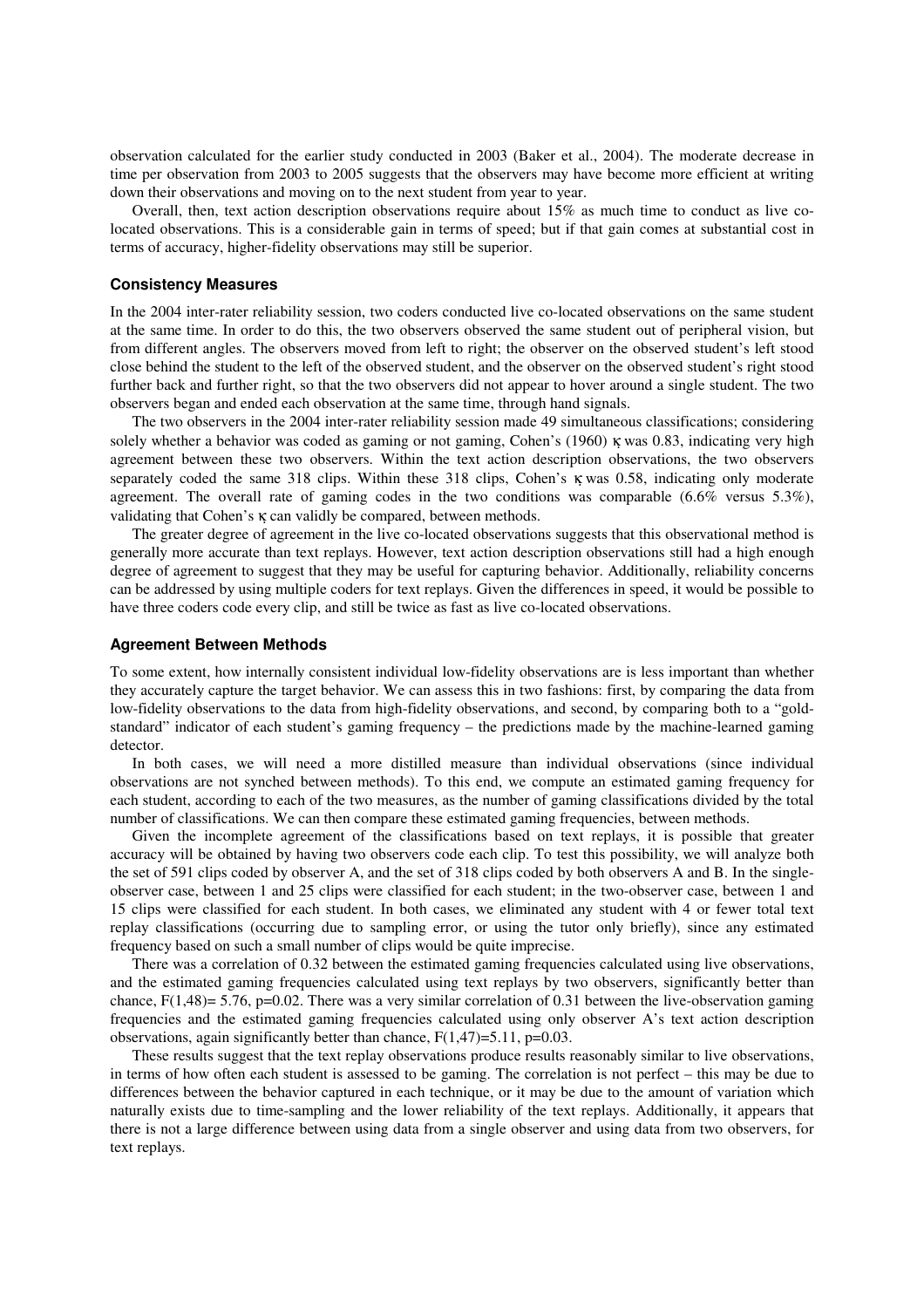#### **Agreement With "Gold-Standard" Metric**

We can also investigate how much each observational method varies from capturing "true gaming behavior" by comparing each observational method's results to an alternate gold standard. This gold standard is the machinelearned detector of gaming, which looks at every action the student makes across their whole history of using the tutor (Baker et al, to appear). The current version of the detector was originally trained using data from live colocated observations in multiple tutor lessons from 2003 to 2005, and has been verified to transfer effectively between tutor lessons without re-training (Baker et al, to appear). Since this detector was trained on live colocated observational data, including the 2005 live co-located scatterplot observations, it may bias in favor of the live co-located observations; nonetheless, it provides an additional test of each observational method's accuracy.

The live co-located observational data achieves an excellent correlation of 0.54 to the predictions made for each student by the gaming detector. The text replay data for both observers achieves a very similar correlation of 0.57 to the predictions made for each student by the gaming detector. The text replay data for only observer A also achieves a similar correlation of 0.59 to the gaming detector's predictions.

The correlation between the text observations (either single-observer or two-observer) and the gaming detector is significantly higher than the correlation between the text observations and the live observations, respectively  $t(47) = 2.49$ ,  $p=0.02$ ,  $t(48) = 2.15$ ,  $p=0.04$ , for a two-tailed Hotelling's t-test (Walker and Lev, 1953). Similarly, the correlation between the live observations and the gaming detector is marginally significantly higher than the correlation between the live observations and the (two-observer) text observations,  $t(48) = 1.91$ , p=0.06.

Thus, live and text observations correlate better to the gold standard than they correlate to one another. This suggests that the differences between the two methods have more to do with natural variation due to sampling than actual differences between the behaviors captured. And, as before, it does not appear that there is a substantial difference between using data from a single observer and using data from two observers, for text replay observations.

## **DISCUSSION AND CONCLUSIONS**

Within this paper, we have presented a theoretical framework for differences in the fidelity of human classifications, which we define as how broad a band of data an observer can use when making inferences. We have also shown that, at least in the case of assessing whether students are gaming the system, a very low-fidelity observational technique (text descriptions of a sequence of student actions) has lower internal reliability than a higher-fidelity technique (live co-located observations), but nonetheless correlates as well to a gold-standard definition of gaming behavior as the higher-fidelity technique does. The low-fidelity and high-fidelity predictions are also correlated to each other, but not as well as either is correlated to the gold-standard definition of gaming, perhaps because of sampling variation. The low-fidelity observations were also more than 5 times faster to conduct than the high-fidelity observations.

Thus, low-fidelity observations using text replays appear to offer considerable advantages as a technique for studying student behavior: They are considerably faster to conduct than higher-fidelity observational techniques, achieve comparable accuracy, and can be conducted on the type of simple log-files which are collected by most tutor research groups. Because they can be conducted on standard log files, they can be used for retrospective analyses on existing corpuses of log tutor data, and do not require conducting a special observational experiment.

Another potential advantage, not explored in this paper, is that the set of low-fidelity observations an observer codes can be selected by processes other than randomly selected 20 or 30 second contiguous clips – for instance, it would be very feasible to analyze a student's behavior on a specific skill across every opportunity to practice that skill in a week of tutor usage. Such analyses may prove useful for tracking behaviors that occur sporadically over time; such analyses are considerably more difficult with higher-fidelity techniques such as live observations or video replays (where isolating the proper video segments becomes a significant task in itself).

It is important to note, however, that there are potential limitations to the applicability of low-fidelity observations. First, low-fidelity observations can only be used to detect behaviors which occur entirely within the

| <i>The correlations are significantly ingher than chance.</i> |                   |                 |  |
|---------------------------------------------------------------|-------------------|-----------------|--|
| Study                                                         | Live Observations | Gaming detector |  |
|                                                               |                   |                 |  |
| Live observations                                             |                   | 0.54            |  |
| Text replays (both observers)                                 | 0.32              | 0.57            |  |
| Text replays (observer A)                                     | 0.31              | 0.59            |  |

**Table 3.** Correlations between predicted frequency of gaming, from each method. All correlations are significantly higher than chance.